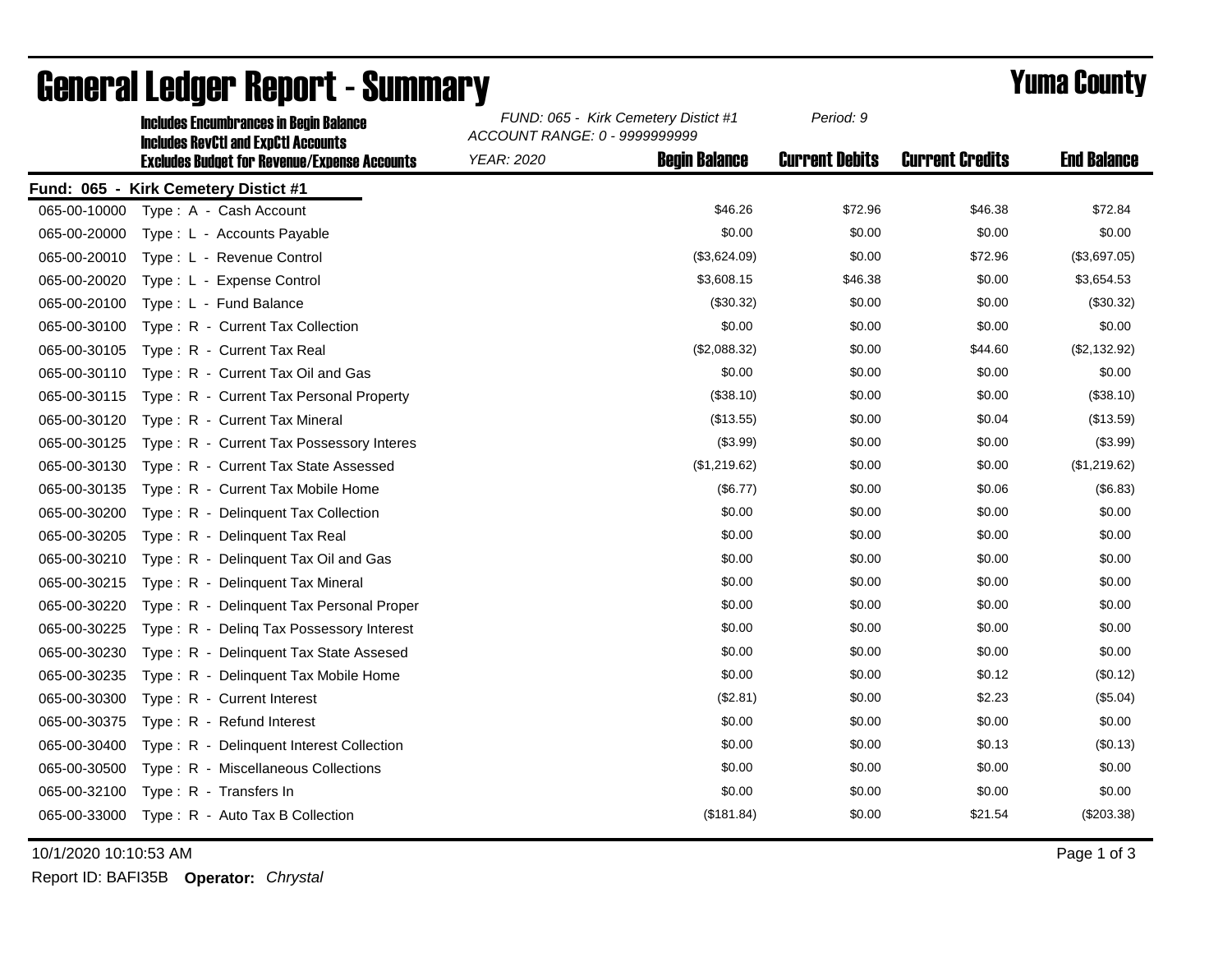| <u> Agiigi. Si Francis Venni, r. - Phillingi. A</u> |                                                                                      |                                                     |                                                                       |                                      |                             |                      |                       | Tunia Gounty                     |                    |
|-----------------------------------------------------|--------------------------------------------------------------------------------------|-----------------------------------------------------|-----------------------------------------------------------------------|--------------------------------------|-----------------------------|----------------------|-----------------------|----------------------------------|--------------------|
|                                                     | <b>Includes Encumbrances in Begin Balance</b><br>Includes RevCtI and ExpCtI Accounts |                                                     | FUND: 065 - Kirk Cemetery Distict #1<br>ACCOUNT RANGE: 0 - 9999999999 |                                      | Period: 9                   |                      |                       |                                  |                    |
|                                                     |                                                                                      | <b>Excludes Budget for Revenue/Expense Accounts</b> |                                                                       | <b>YEAR: 2020</b>                    |                             | <b>Begin Balance</b> | <b>Current Debits</b> | <b>Current Credits</b>           | <b>End Balance</b> |
| Fund: 065 - Kirk Cemetery Distict #1                |                                                                                      |                                                     |                                                                       |                                      |                             |                      |                       |                                  |                    |
| 065-00-33100                                        |                                                                                      | Type: $R -$ Auto Tax A & F Collection               |                                                                       |                                      |                             | (\$69.09)            | \$0.00                | \$4.24                           | (\$73.33)          |
| 065-00-49100                                        |                                                                                      | Type: X - Treasurer Fees                            |                                                                       |                                      |                             | \$8.42               | \$0.12                | \$0.00                           | \$8.54             |
| 065-00-49401                                        |                                                                                      | Type: X - Transfer Out                              |                                                                       |                                      |                             | \$0.00               | \$0.00                | \$0.00                           | \$0.00             |
| 065-00-49500                                        |                                                                                      | Type: X - Checks Written / ACH Transfer             |                                                                       |                                      |                             | \$3.599.73           | \$46.26               | \$0.00                           | \$3,645.99         |
|                                                     |                                                                                      |                                                     |                                                                       | Fund: 065 - Kirk Cemetery Distict #1 | Totals:                     | (\$15.94)            | \$165.72              | \$192.30                         | (\$42.52)          |
|                                                     |                                                                                      |                                                     | <b>Total Fund Revenues:</b>                                           | \$72.96                              | <b>Total Fund Expenses:</b> |                      | \$46.38               | <b>Net Revenue Over Expense:</b> | \$26.58            |

## General Ledger Report - Gummary Vuma County - Summary Yuma County